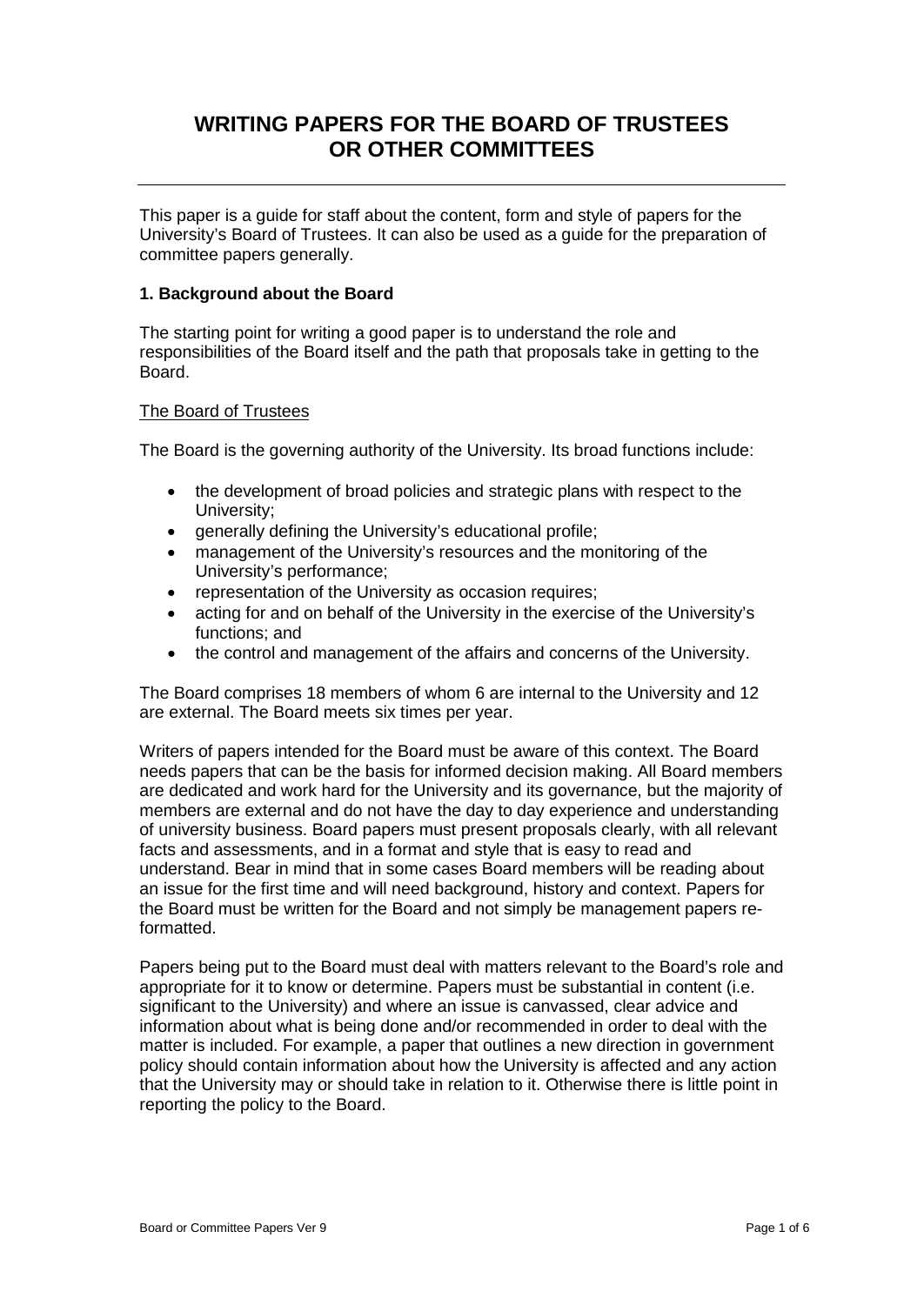General information about the Board, its members, the committees and the like is available via the "Governance" web page at: [https://www.westernsydney.edu.au/about\\_uws/leadership/board\\_of\\_trustees](https://www.westernsydney.edu.au/about_uws/leadership/board_of_trustees)

#### The Path to the Board

The Board meets six times each year and most of the business of the Board comes to it via its Committees or the Vice-Chancellor and the University Executive. Writers need to find out and meet the dates and timelines for the committees or meetings that a particular proposal will follow prior to going to the Board. For example a proposal that has significant resource implications for the University will go from the University Executive to the Finance and Investment Committee and then on to the Board. The governance committee structure and calendar of meeting dates is published on the "Governance" web page.

The draft agenda for a Board meeting is approved five weeks prior to the meeting date and writers normally have approximately two to three weeks to draft their papers. New matters need to be signalled to the Board support staff as early as possible to ensure that they get on the agenda and have been through the appropriate review bodies.

For each Board meeting a due date is set for the submission of papers. This is normally two and a half weeks prior to the date of the meeting. This time frame is needed so that all papers can be reviewed for content and format, be collated and printed and, most importantly, posted to Board members at least a week before the meeting.

The Board also receives some papers and reports on a cyclical basis and writers of that material must ensure that they are aware of the time lines involved. For example the Board considers the end of year accounts in April (via the Audit and Risk Committee) and the budget for the following year in October (via the Finance and Investment Committee).

#### **2. Format and Content of Papers**

A standard template and consistency in style assists Board members who are faced with folders filled with dozens of papers. They soon learn how to read the papers and where to find the information they want.

The University has adopted a standard template for all Board papers. The template is very simple so that it can accommodate a range of purposes. Some papers provide information or briefings for the Board on particular issues, while others are specific proposals with recommendations. For each Board meeting a formatted word template is available to authors (contact: Jo Maguire, [j.maguire@westernsydney.edu.au\)](mailto:j.maguire@westernsydney.edu.au)

The template consists of the following sections:

- i. Purpose
- ii. Background
- iii. Discussion
- iv. Recommendation(s)
- v. Signatures
- vi. Appendices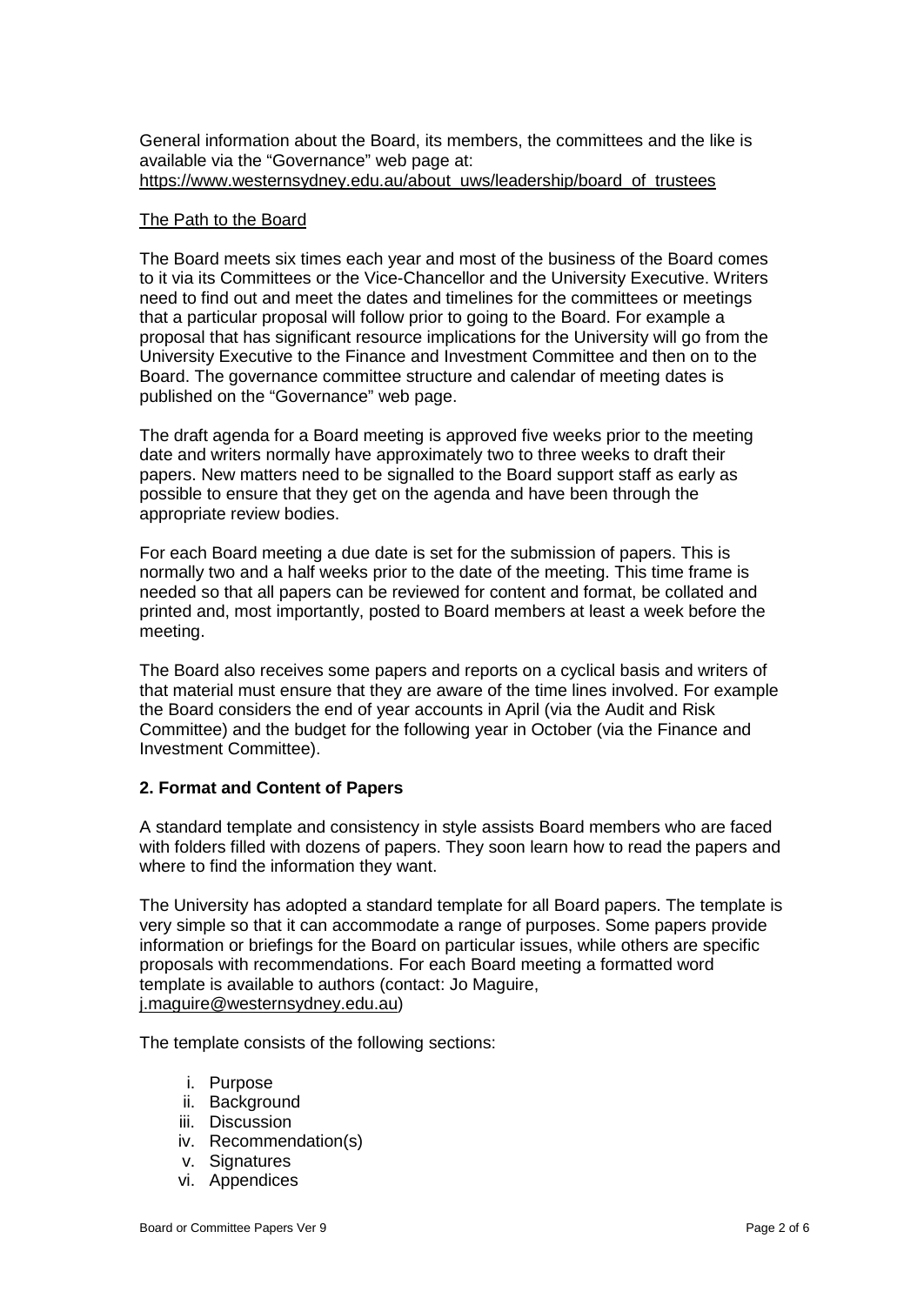#### *i Purpose*

This section should be no more than half a page and usually one or two sentences will suffice. It is meant to convey to Board members the reason that the paper is before the Board.

For example an approval to a new policy, the Purpose section might simply say: "to seek the Board's approval to the XYZ policy dealing with ABC".

#### *ii Background*

This section must provide the context for the Board's consideration. Matters to be covered include:

- previous Board consideration of the issues;
- relevant external context that brings the issue before the Board (e.g. legislation, government policy directives, etc.);
- relevant UWS policies, delegations, strategic directions or precedents;
- the background and relevant history of the issues.

For papers seeking a decision on a recommendation this section should provide Board members with enough history and context to proceed with understanding and confidence to consider the issues under the next section. In essence it provides the framework within which a matter is analysed and determined.

This section should be relatively short (up to 1 page). If there is a need for more detail, for example in the form of reference documents such as policies, legislation or government statements, these should be included as appendices.

For papers that are for information, this section can be longer. Typically committee reports that provide a range of items for the information of Board members but do not contain recommendations or matters for consideration use this section.

Many papers to the Board take the form of reports on progress, periodic updates on ongoing matters, or provision of key data and statistics. Usually the detail of these matters is contained in formal attachments to a covering paper. For these papers it is essential that good understandable summary information is available that shows key trends and performance results and progress against benchmarks or targets. Visual presentation by way of diagrams, tables and the like, with appropriate use of colour should be used to assist the reader's comprehension of the information being provided.

#### *iii Discussion*

This section provides the detailed argument in relation to any proposal before the Board. The content and length will vary considerably depending on the complexity of the topic, but the following matters should always be considered for inclusion:

- a clear and detailed statement of the proposal;
- the arguments and reasons behind any proposal;
- the objective and expected outcomes;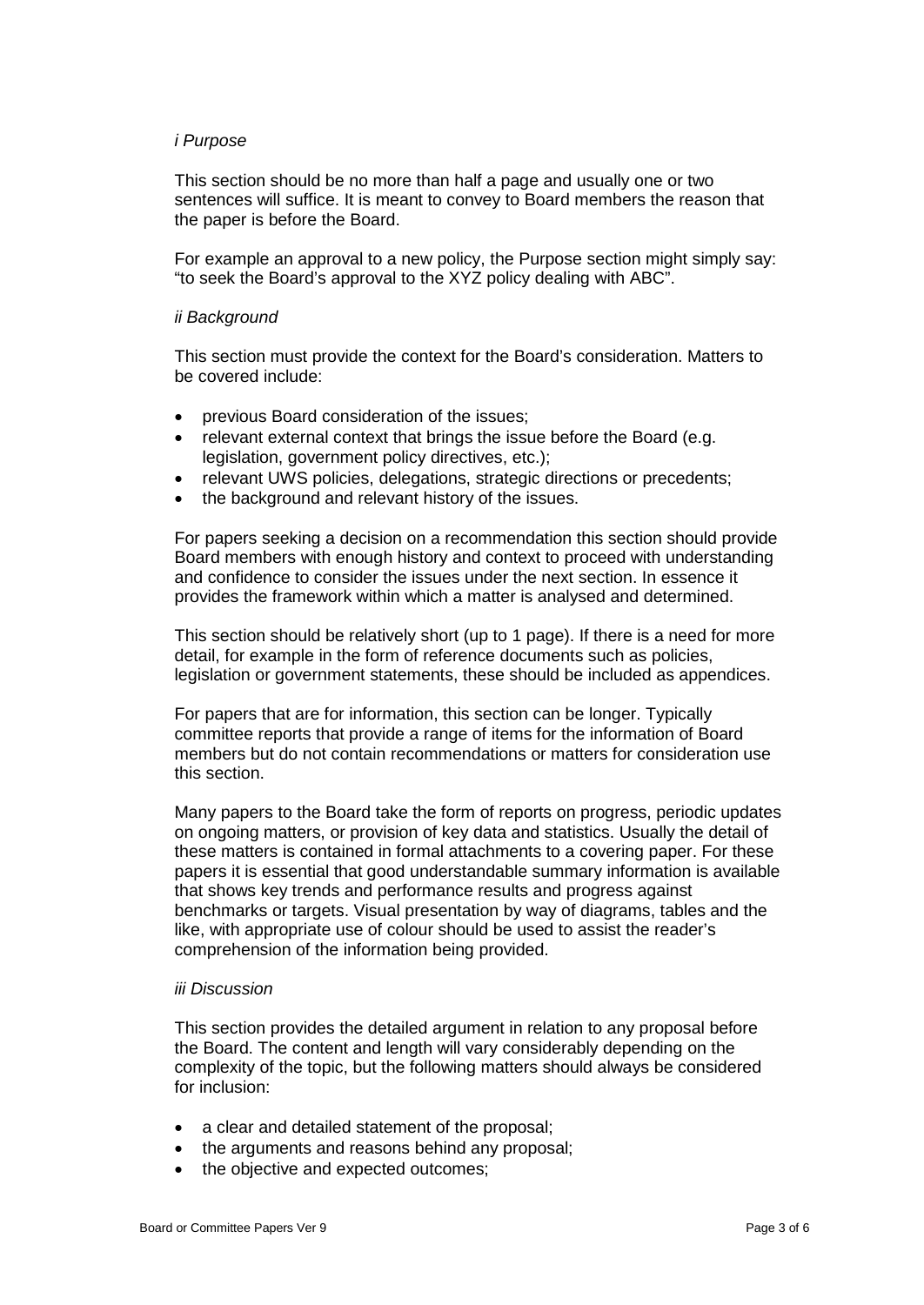- the costs and benefits;
- the pros and cons;
- the realistic options that might be available:
- the views of relevant stakeholders or interested parties;
- the implications of any decision and/or the risk that might be involved;
- the alignment with strategic and budget frameworks.

There are no hard and fast rules as to how this section is to be organised. As with the whole paper, this section must be set out in a logical sequence and structure using appropriate headings and paragraphing. Where necessary appendices can be used to provide appropriate reference material (e.g. complex data).

The section should conclude with a summary statement if the topics are lengthy and complex.

#### *iv Recommendation*

Board decisions are made by resolution of the Board and are recorded formally in the minutes. This section needs to be kept simple and the recommendations precisely stated. There should be no ambiguity about what has been decided.

Vague constructions such as "the Board endorses the principles in this paper" should be avoided and whenever possible the full text of what is being approved or endorsed should be contained in the recommendation.

Generally the Board will note, approve or endorse a matter. Endorsement should be used sparingly and refers to situations where the Board's broad concurrence to a particular course of action is being sought. For example the Board has from time to time given endorsement to the release of discussion papers prepared by University management. In effect this means that the Board has given its support to the broad directions of the paper but that specific approval of the particulars is still to be given.

#### *v Signatures*

All Board papers must be under the name of a committee chair, the Vice-Chancellor, or a Deputy Vice-Chancellor. This is usually the person who will speak to the paper at the Board meeting.

The author of the paper (if different) is acknowledged below the name of the person submitting the paper in the format: "prepared by …".

#### *vi Appendices*

Appendices need to be clearly labelled so that the reader knows what the document is without having to trace it back through the text. Where there are multiple appendices, an index of them should be included either at the bottom of the paper or as a coversheet to the appendices.

#### **3. The Style of Board Papers**

Board papers should be written in Plain English. A useful summary of the concept of Plain English is:

"Despite the name, Plain English is only partly about language. It also emphasises the importance of document design. Any document needs a clear layout, in sections or paragraphs that express the structure of the information, and with effective headings and subheadings to identify local content. Adequate white space between sections and in lists also makes information more accessible. Where language comes in, it's broadly a matter of seeking simple,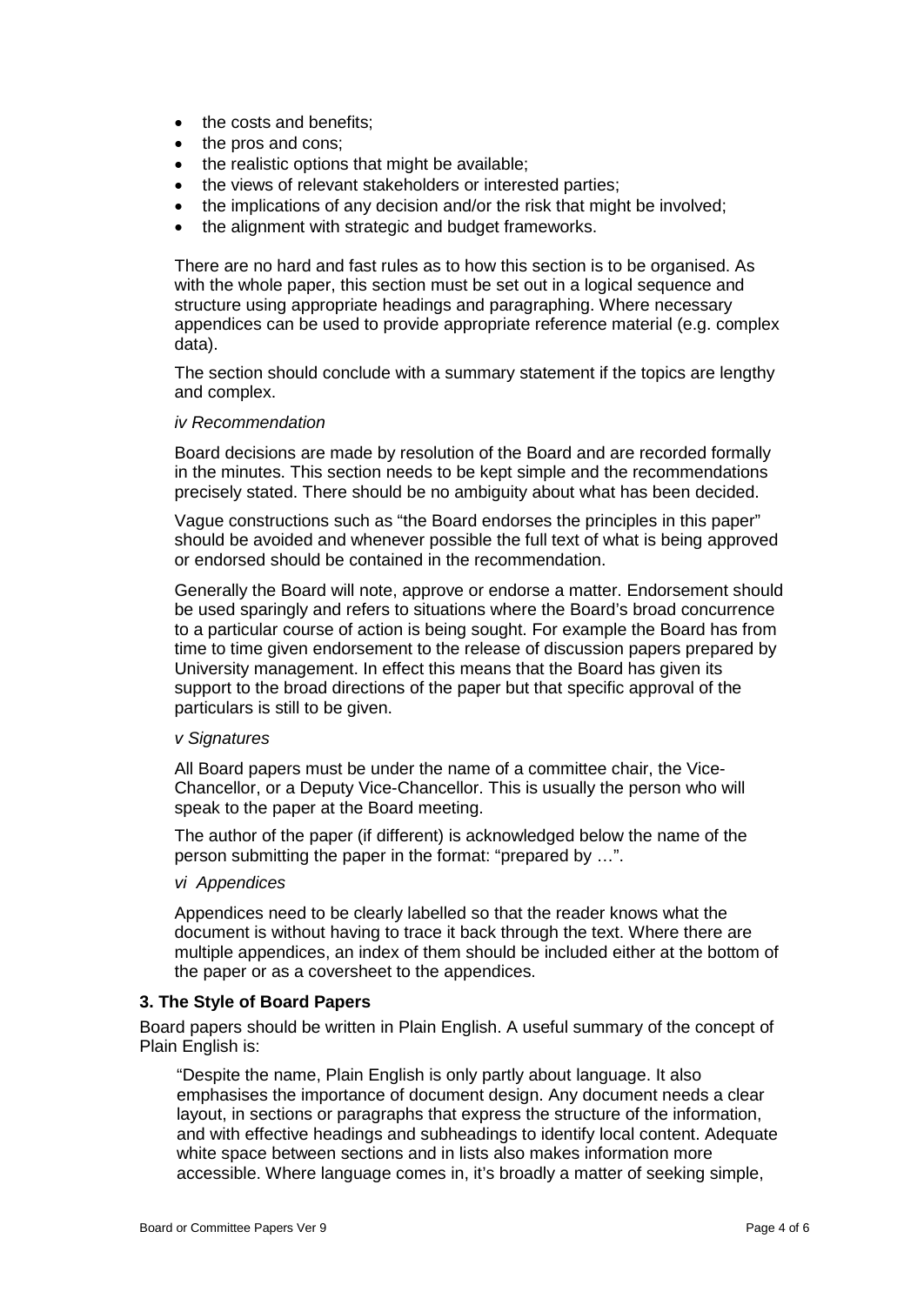everyday words whenever possible, and speaking more directly to the reader. Sentences need to be shorter and less intricate, with punctuation that ensures reliable reading. An average of 20 words is recommended, though individual sentences will of course vary around that. The most important principle of Plain English is to keep the reader in mind as you write. Think of yourself as communicating to someone across the table, and of how each sentence sounds. Your writer's 'ear' should react whenever sentences leave the reader gasping for breath."[1](#page-4-0)

There are some basic style rules that apply to University papers. These are:

- Avoid the use of personal pronouns 'I', 'we', 'you' etc. Reference should be made to the position or body being referred to.
- Acronyms apart from the most self evident acronyms that will be readily known by Board members, the standard practice of providing the full text and acronym in brackets in the first instance and thereafter the acronym, should be used.
- Personal names generally the provision of names of individuals within papers should be accompanied by the relevant title – e.g. Dr, Professor, Ms, Mr etc.
- Font Georgia 11 point is used for all text including headings in the body of the paper and 14 point for the paper title. A formatted template is available to writers for each Board meeting.
- Use the active voice (e.g. 'Academic Senate decided' rather than 'it was decided') and put statements in positive form as it makes the meaning clearer (e.g. 'it was possible' rather than 'it would not have been impossible').
- Use simple concrete language and fewer words for example 'the reason why is that' can be replaced by 'because'.
- Stick to the same tense and keep it simple avoid forms like 'it would have been' if 'it was' can be used.
- Use shorter sentences and avoid joining sentences together with ands and buts.

Appendix 1 to this paper provides a listing of plain English resources and style guides that writers can consult. Assistance with the preparation of Board papers is available from the support staff to the Board. Contact details are provided in appendix 2.

<u>.</u>

<span id="page-4-0"></span><sup>1</sup> The Cambridge Guide to English Usage, Pam Peters, Cambridge University Press, 2004, p. 425